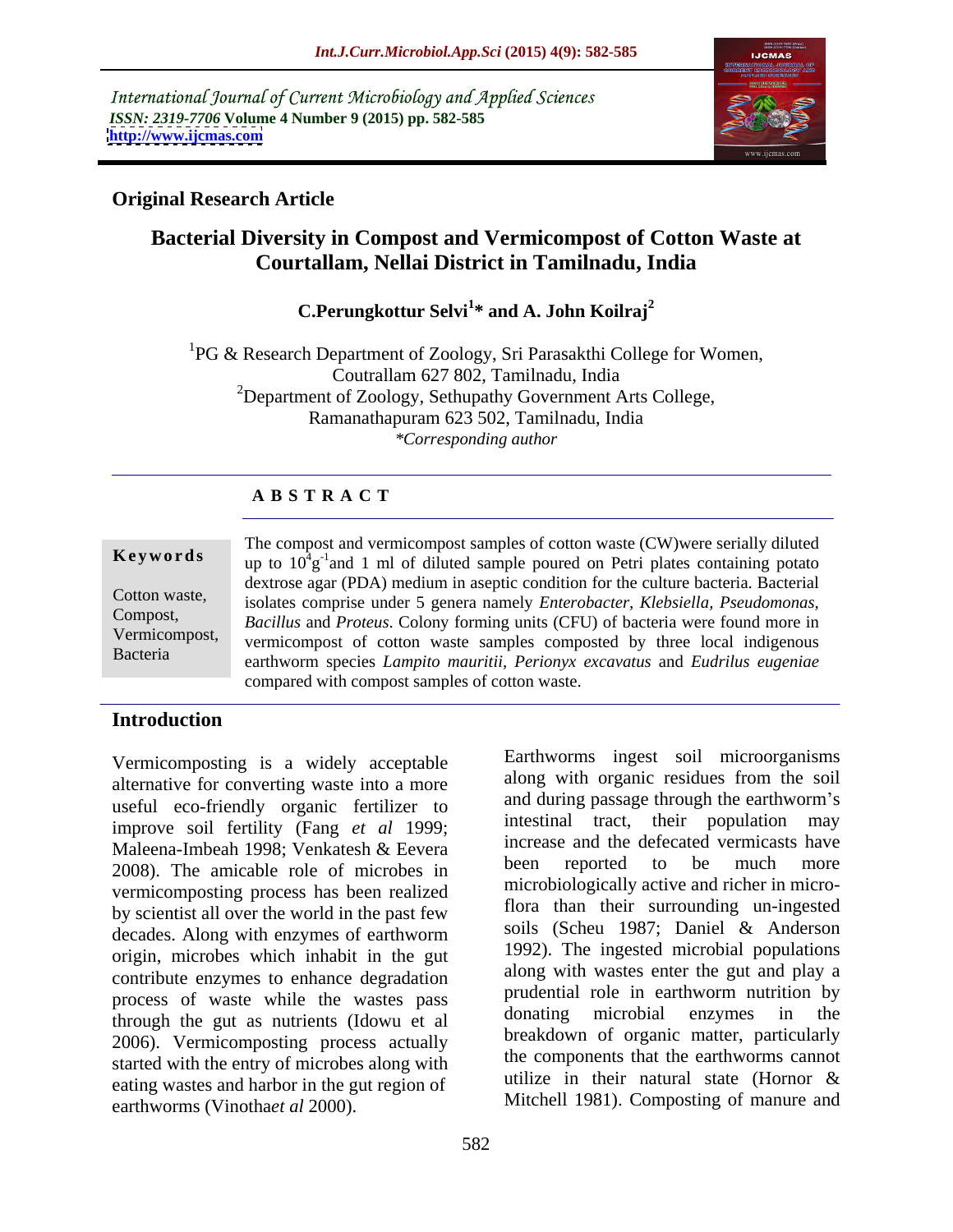other organic wastes is a microbiologically mediated process with which the readily degradable organic matter in organic wastes have plate were identified by cellular morphology is degraded and stabilized.During this and biochemical characteristics (Sneath process, part of organic C is released as CO2, part incorporated into microbial cells subjected to students "t" test was also used and part humified. Composting has a long to compare fungal species at various zones tradition and has been practiced for centuries by farmers andgardeners. It is found that themicrobial population in the compost and **Results and Discussion** vermicompost varying due to the thermophilic action which kill most of the The kinds of microorganisms in the gut and mesophilic microbes in the compost. In casts of earthworms depend on the contrast, microbial population in earthworm microorganisms of their habitat in which gut and vermicasts consistently increased they live and feed (Matthies*et al* 1999; due to symbiotic relationship between Aira&Domínguez 2007). The amicable role earthworm and gut associated microbes of microbes in vermicomposting process has (Hornor&Mitchell1981). This paper is been realized by scientist all over the world aimed to compare bacterial population in the in the past few decades. It is believed that compost and vermicompost of thecotton microorganisms constitute an important waste(CW) composted by local earthworm a nutritional component of the earthworm's species *Lampito mauritii* and *Perionyx*  diet (Edwards&Bohlen 1996). A total of *excavates* and an exotic species *Eudrilus*  5genera of bacterianamely *Enterobacter,* 

# **Collection of compost and vermicompost**<br>which are derived from CW composted by<br>of **contents**

was taken separately in sterilized conical of composts of CW vermicomposts sample was taken and poured into 9 ml of vermicompost samples compared with sterile distilled water and the samples were serially diluted up to  $10^{-4}$  dilutions.<br>**Bacterial** isolates incompost and

One ml of diluted sample was poured on Petri plates containing potato dextrose agar (PDA) medium in aseptic condition for the culture of bacteria. Six replicates were prepared for each sample for further statistical analysis. The prepared plates were

incubated at  $37^{\circ}$  C for 72 hours in sterile  $0 \text{ C}$  for 72 hours in sterile condition.The bacterial colonies in each 1986; Jones and Collins 1986). Data were in the septic tank samples.

## **Results and Discussion**

*eugeniae*. *Klebsiella, Pseudomonas, Bacillus* and **Materials and Methods**<br>
vermicompost samples of cotton waste **of cotton waste of cotton waste of composed** by **of composed** by From the compost and vermicompost *Eudrilus eugeniae.* All five species of samples of cotton waste samples, one gram bacteria were isolated from  $10^{-4}$ g<sup>-1</sup> dilutions flask containing 100 ml of sterile distilled respectively. Colony forming units (CFU) of water and mixed well. One ml of diluted bacteria were found statistically more in *Proteus* were isolated from compost and (CW) samples (Tale 1). The vermicomposts which are derivedfrom CW composted by *Lampitomauriti, Perionyx excavates* and  $-4\sigma$ -ldibione  $g^{-1}$ dilutions  $^{-1}$ dilutions dilutions and the state of the state of the state of the state of the state of the state of the state of the state of the state of the state of the state of the state of the state of the state of the state of the state of of composts of CW vermicomposts vermicompost samples compared compost samples of respective wastes.

## **Culture of bacteria Bacterial isolates incompost and vermicompost samples**

Among 5 bacterial species isolated, three species such as *Enterobacter aerogenes, Klebsiella* sp., and *Pseudomonas* sp. belong to gram negative and the remaining two species *Bacillus* sp. and *Proteus mirabilis* belong to gram positive bacteria**.**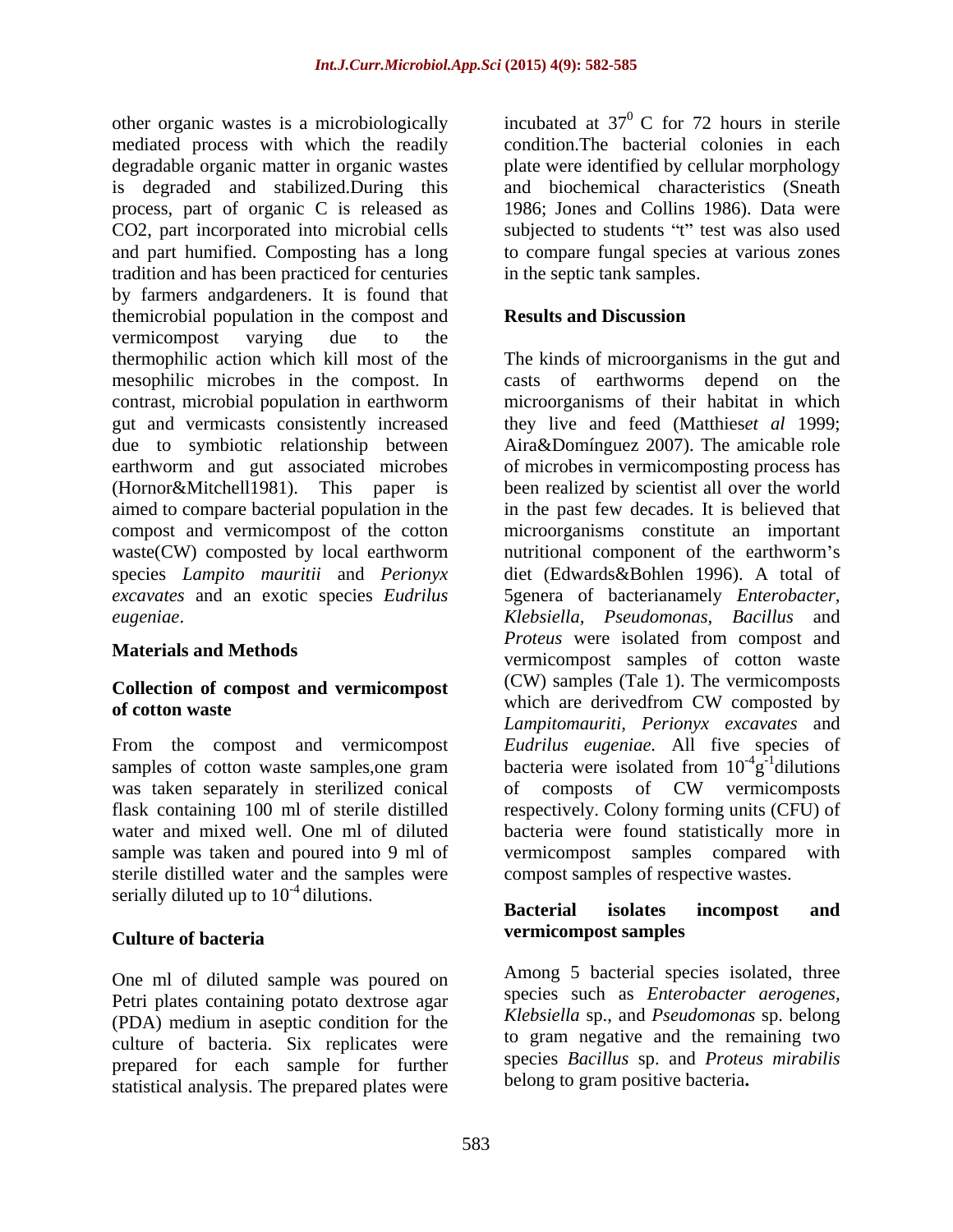|                               | Compost of           | <b>Vermicompost of</b> | <b>Vermicompost of</b>               | <b>Vermicompost of</b> |
|-------------------------------|----------------------|------------------------|--------------------------------------|------------------------|
|                               | cotton waste         |                        | Perionyxexcavatus   Eudriluseugeniae |                        |
| Sl.No   Bacteria              | $(CFUx10^{4}g^{-1})$ | $(CFUx10^{4}g^{-1})$   | $(CFUx10^{4}g^{-1})$                 | $(CFUx10^4g)$          |
| $\vert$ Gram -ve              | <b>CWC</b>           | <b>CWVC</b>            | <b>CWVC</b>                          | <b>CWVC</b>            |
| $\vert$ Enterobacteraerogenes | 97                   | <b>146</b>             | <b>116</b>                           |                        |
| $\vert$ Klebsiella sp.        | 78.5                 | 98.5                   | 102.7                                | 95.2                   |
| $\vert$ Pseudomonas sp.       | 45.7                 | 76.5                   | 56.56                                | 76.8                   |
| $\int$ Gram +ve               |                      |                        |                                      |                        |
| $\vert$ Bacillus sp.          | 56.67                | 78.34                  | 87.8                                 | 78.55                  |
| Proteus mirabilis             | 54.3                 |                        | 102.6                                | 97.4                   |
| No. of species                | 05 <sub>o</sub>      |                        | 05                                   |                        |
| Average CFU±std               | $66.43 \pm 20.93$    | $95.23** \pm 29.85$    | $93.13* \pm 22.75$                   | $102.19* \pm 35.26$    |

**Table.1** Diversity and density of bacteria in composts of cotton waste (CW) and vermicomposts of cotton waste composted by *L. mauritii*, P*.excavatus* and *E. eugeniae* (CWC- Cotton waste compost; CWVC- Cotton waste vermicompost)

and vermicomposts of cotton waste Clive Edwards (Subler*et al* 1998). Edwards composted *L. mauritii*, *P.excavatus* and *E.*  (1999), has stated that vermicompost had *eugeniae* were similar. However, more microbial species than conventional vermicompost samples accommodated with compost and these microbes can able to rich density of each bacterial isolates compared with compost samples. Statistical can be readily taken up by plants than in investigation denotes that the average CFU in the compost  $(66.43 \pm 20.93)$  of CW was found less significant when compared with the CFU of bacterial isolates in the CW vermicomposts composted by *L.mauritii* The author CPS thank the principal and (95.23±29.85; t=4.12, p=0.0059\*\*), *P.*  management of Sri Parasakthi College for *excavatus* (93.13±22.75; t=4.21, p=0.0135\*) Women, Courtallam for their support and and *E. eugeniae* (102.19±35.26; t=4.07, encouragement and the author AJK thankful p=0.0153\*). The microbial populations to the Principal of The Sethupathy isolated in 10-4 dilutions from pressmud and Government Arts College, Ramanathapuram agriculture weed wastes composts and vermicomosts (Perungkottur Selvi et al 2012), cow dung and goat dung composts References and vermicomposts (Perungkotturselvi et al 2012a) composted by earthworm species *L. mauritii, P. excavatus and E. eugeniae* at Courtallam already were documented. It is widely believed that vermicompost greatly on exceeds conventional compost with respect to levels of beneficial microbial activity.  $\frac{5441126}{78-84}$ Much of the work on this subject has been  $\sum_{n=1}^{\infty}$  O and J M Anderson 1992 Microbial

The number of bacterial isolates in composts done at Ohio State University, led by Dr. transform nutrients into simple forms that compost.

## **Acknowledgement**

for the support.

## **References**

Aira M and J Dominiques 2007 Optimizing vermicomposting of animal wastes. Effects of rate on manure application on caron loss and microbial stailization. J.Environ. Mgmt.13 : 78-84.

Daniel O and J M Anderson 1992 Microbial